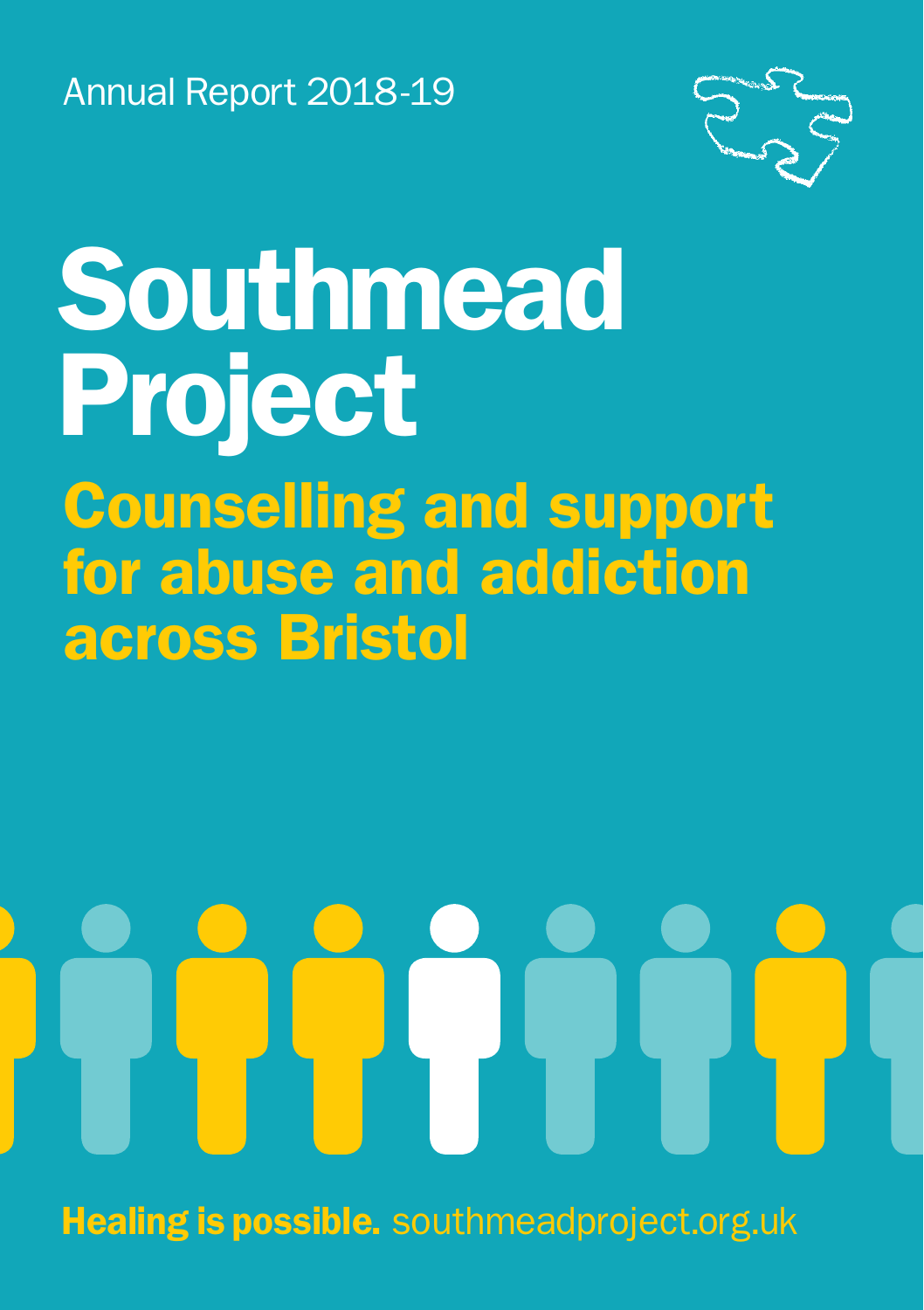#### Southmead Project Annual Report 2018-19

### Foreword

#### Dr Mike Peirce MBE, Founder

It is with so many mixed emotions I sit and write my contribution to the 25th annual report of Southmead Project. When I look back and reflect on those very difficult formative years of the charity's life, with nothing but hope and a dream with which to call upon, the very fact the charity is still here permits a great sense of achievement.

During this time there have been many ups and downs, but never has there been capitulation. It is perhaps fitting and noticeable that most of those pioneers who first joined me had lived experience of child abuse, self-harm and overcame addictions to drugs or alcohol. Academic and therapeutic-based study and learning following their recovery ensured sound, trauma-informed knowledge on tap and the formation of an extremely formidable, determined operations team.

Our successive management teams have included GPs, community activists, service users, police representatives, and educational and social services experts. Their values and endeavour, together with that of the practitioners, have formed the solid bedrock upon which the charity stands today. It was trust that allowed this charity to secure a foothold in the local community,

make the funding breakthrough and consolidate the service we provide. It is the sustaining of this trust that will determine the life of Southmead Project here on in. The challenge is to cement and maintain the level of trust that has enabled us to deliver a top-class service for the last 25 years. Upholding the ethos, values and principles that has seen Southmead Project ascend to a privileged position of trust – within and without the local community  $-$  is equally essential.

The charity is, without doubt, in an extremely strong position: Tudor Trust, Henry Smith, Lloyds Banking Trust and Office of the Police and Crime Commissioner (OPCC) have all committed major funds, while smaller donations continue to come in.

Even more encouraging are the breakthroughs my fellow pioneers and I have longed for. First, the publishing of the NHS's guidelines on drug misuse and dependence\*, which recognised the high rates of trauma exposure in substance misusers and promoted an awareness and understanding of this trauma among patients and the workforce. Second, the support from our local MP Darren Jones, whose tireless work has resulted in a

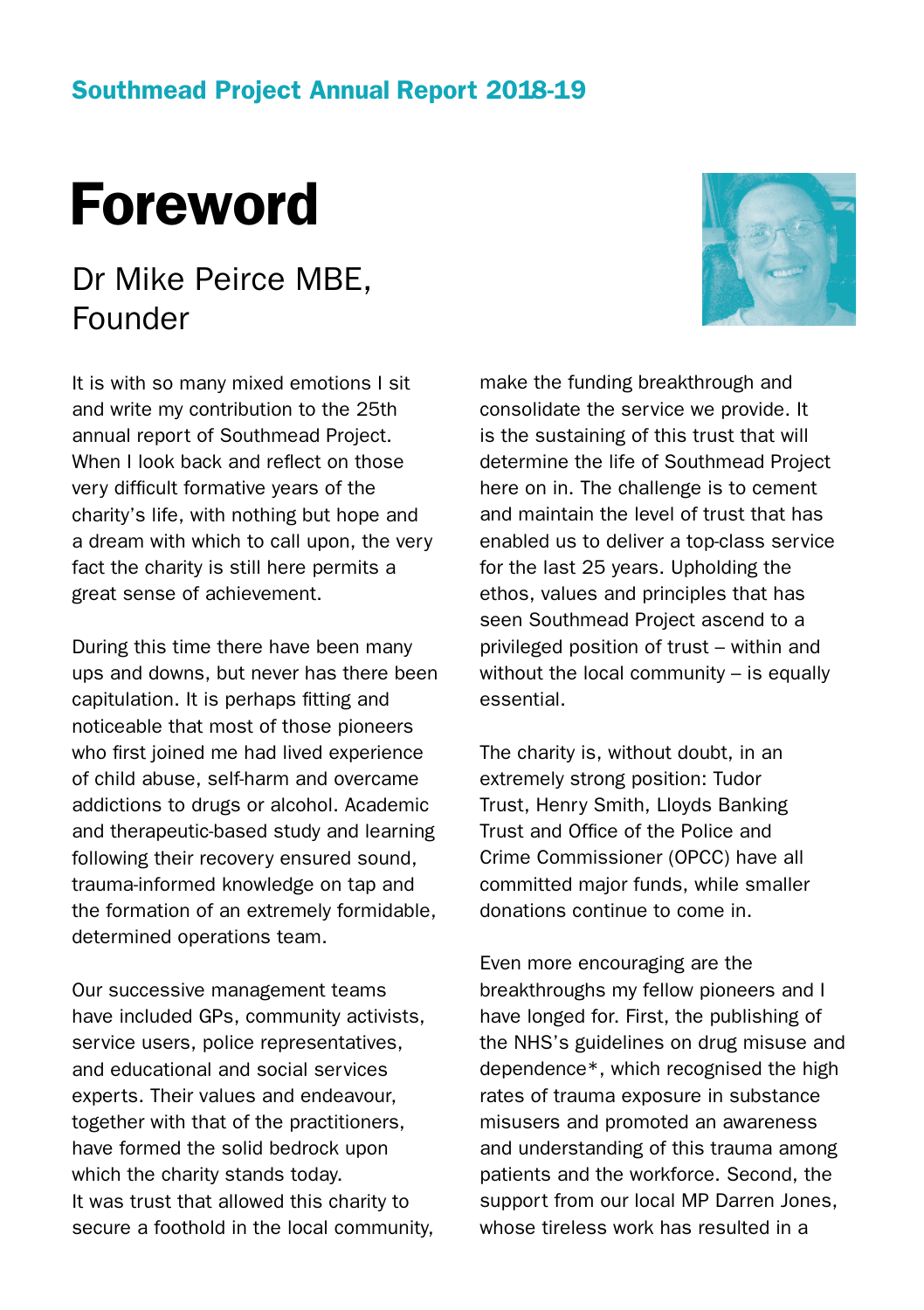#### Read the full report at www.southmeadproject.org.uk

Parliamentary debate on the impact of Adverse Childhood Experiences (ACEs). The full Hansard report is available at www.parliament.uk/site-information/ copyright

The delivery and operational capability of our therapeutic work is second to none and I am delighted to say the hopes, dreams and values of our utterly determined colleagues – past and present – have been fully realised. Any perceived success is testament to their sheer tenacity, faith and dogged determination. It is also testament to the people of Southmead and all those who have walked through our doors seeking help with their plight.

From an individual perspective, my race has been run and so I have decided to step down and leave the charity's operational activities to the excellent current team in order for me to concentrate on strategic direction and funding. There are so many people who have backed me when the going was tough but most of all it was my wife, Carol, who was my rock throughout. It is she who deserves any credit that may be due; always allowing me the freedom to pursue my dream of building something that would help others.

She sought no plaudits, gave counsel and solace when the chips were down, and remained content in the belief that what I was doing was right. Carol passed away on 11 March 2019. I dedicate my work to her memory.

#### Trustee report

Simon Craker, Chairman of Trustees

As Chairman of the Trustees I have had the privilege to work with other trustees and especially Mike to help place Southmead Project in a position to enable it to continue its fantastic work. We are now in a position to look forward and ensure the legacy Mike has created develops and has longevity.

Without doubt the last 12 months has seen us take big strides towards this goal. The new Leadership Team has worked extremely hard to ensure we can continue to provide our valued counselling services in the future. In addition, thanks to the diligence and dedication of our counselling team, our waiting list has reduced by more than 80%.

Our governance has developed and it provides a strong base for the future. The additional funding secured over the last year will allow us to plan pre-counselling and post-counselling groups for 2019-20, which are so valued by our service users.

We have also seen two trustees join the Board, bringing further therapeutic and corporate skills to enrich the charity.

We all thank Mike for his unbelievable efforts over the last 25 years and hope to see his legacy move forward for the next 25 years at least!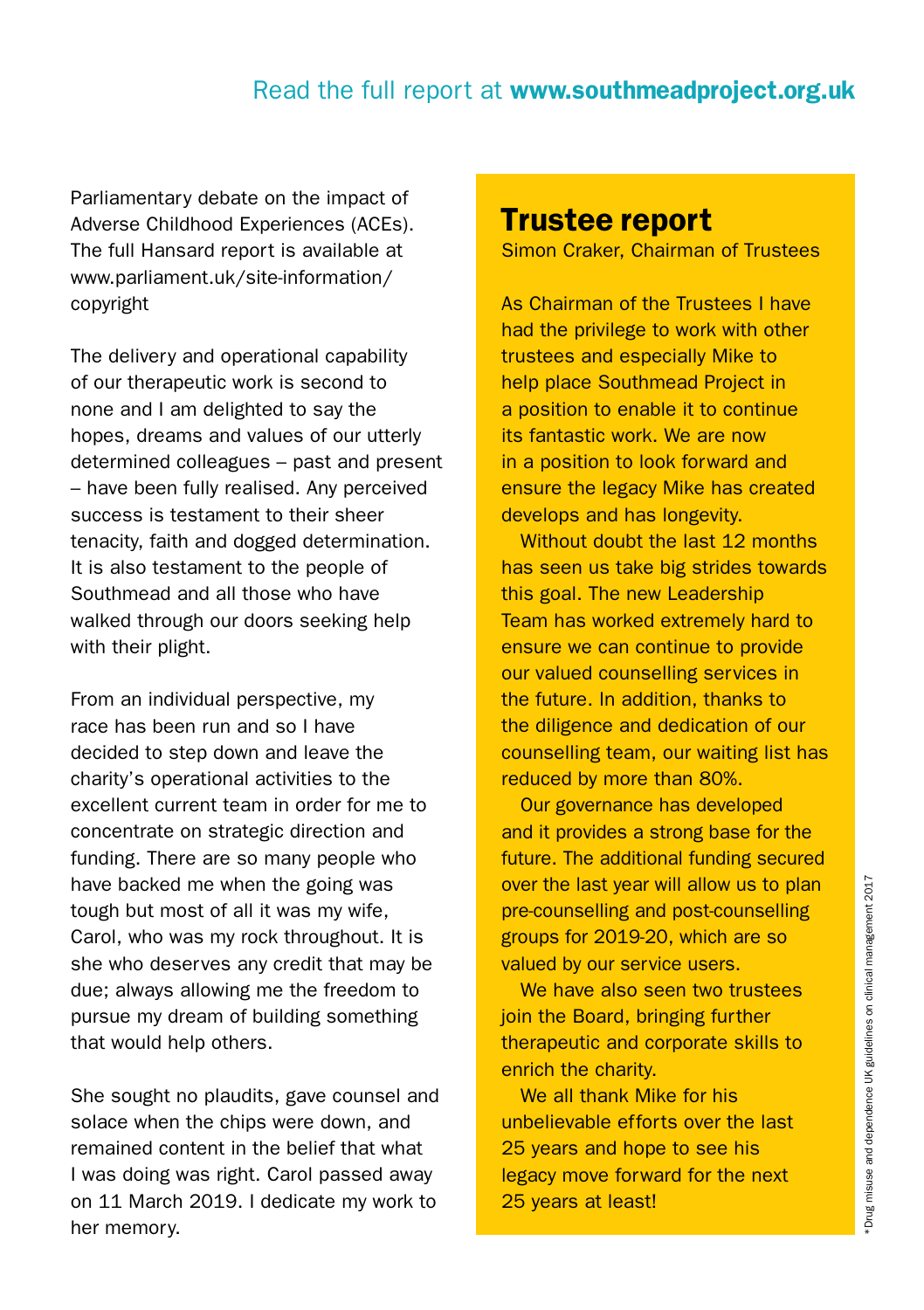## Long-term counselling

Counselling for survivors of abuse

We are a year on from our much-needed overhaul of the therapeutic services and the team have embraced all the changes going on around them. We are happy to say that we have made significant progress with the waiting list and have reduced it from 120 to less than 20 clients. We are aiming to reopen our waiting list next year which will enable us to provide counselling to those who have had the incredible courage to ask for support.

#### Waiting list reduced from 120 clients to 20 clients

We have expanded our counselling team, taken on paid employees and are committed to taking on volunteers. All counsellors, whether an employee or volunteer, bring a unique set of skills and experience which adds a richness to the counselling work. As always, the charity and excellent service provided would not be possible without our team of committed and dedicated counsellors.

We have also focused on updating our counselling rooms and resources to make them as client friendly as possible, as well as expanding the outcomes data that we collect to gain a broader picture of the impact of our support services.





Senior Leadership Team: Helen Biggs (Head of Counselling), Pete Wraith (Head of Finance) and Imogen McCabe (Head of Operations)

Counselling for abuse, including sexual, physical and emotional abuse, domestic violence and neglect

24 sessions of one-to-one counselling for adults

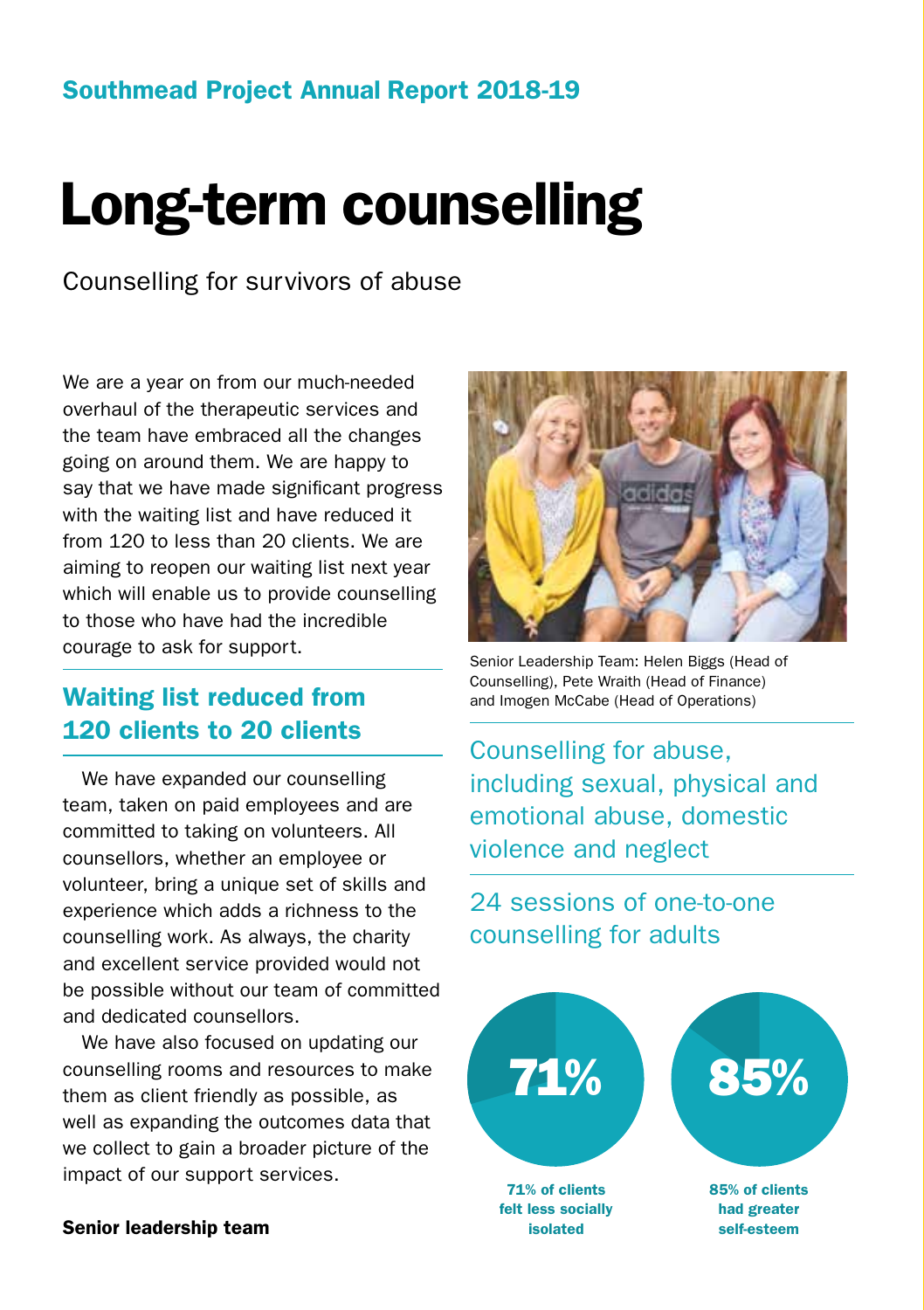### Nexus counselling

Counselling for survivors of abuse who also have an addiction to drugs or alcohol

The Nexus Programme provides a unique service in Bristol and the surrounding area as we can support clients who have experienced trauma through abuse and are still actively using drugs and alcohol to help them to deal with trauma symptoms. We work with clients who are engaging with drug and alcohol services but are struggling to maintain recovery from drugs and/or alcohol due to the intensity of the trauma symptoms. Their only way to cope with life is by using substances and when this is taken away they struggle to deal with their emotions and feelings. The Nexus Programme provides support and practical strategies to help individuals deal with anxiety, depression and flashbacks and helps clients to understand post-traumatic stress disorder symptoms and associated mental health difficulties.

Jo Kelley Nexus counsellor



Jo Kelley Nexus Counsellor

Counselling for addiction to drugs or alcohol for survivors of abuse

12 sessions of one-to-one counselling

Focus is on becoming more stable and reducing alcohol or drug intake

Can be referred for long-term counselling if appropriate

Need to be referred by drug or alcohol worker

Sessions at Southmead Project and outreach locations across Bristol

# 100% 72%

100% of clients felt better informed about the effects of trauma and abuse

72% of clients felt their coping mechanisms had improved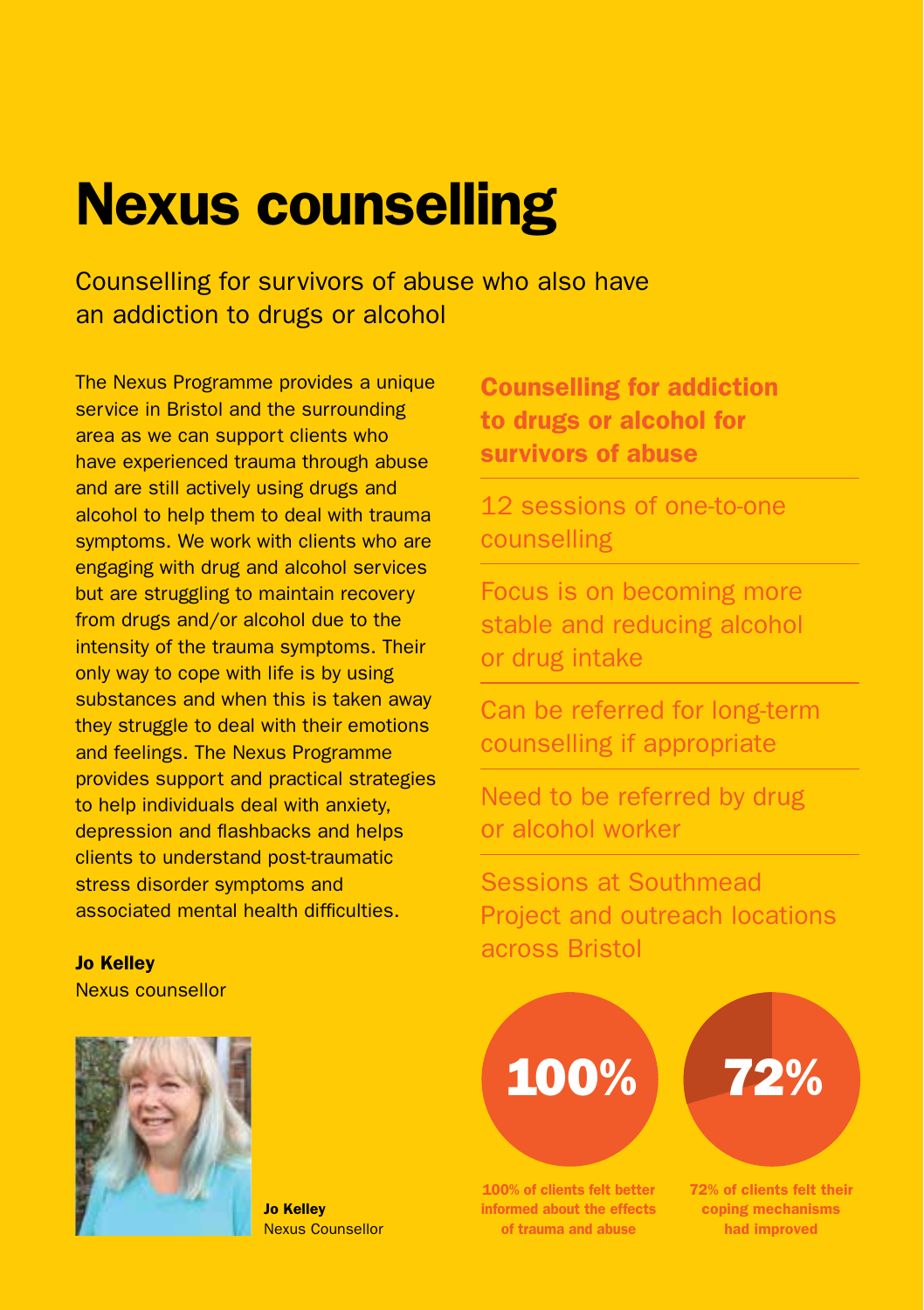### Group work

Support for clients before and after counselling, as well as for their family members

#### Family support group

Who for? Family members who support someone with an addiction to drugs or alcohol or who are affected by someone's addiction How many sessions?

As many or few sessions as family members wish When? Every Wednesday from 7-9pm at Southmead Project



Emma Summerill Family Support Group Facilitator

#### Pre-counselling groups

Groups are run throughout the year for clients on our waiting list. The peer support they receive can help reduce isolation and those feelings of being 'the only one', which can enable a huge shift for clients working with their trauma. We have a range of self-care tools that we offer including mindfulness, grounding, managing triggers, flashbacks, nightmares, communication skills and psychoeducation on the impact of trauma. We have been able to extend the programme from six to eight weeks as a result of client feedback.

#### Post-counselling groups

We are thrilled to announce that we have secured funding to start post-counselling groups for clients that have had counselling with us in 2019-20. These sessions will provide support following one-to-one counselling.

#### Year-long group

We ran a group between March 2018 and January 2019 that used creative tools to support survivors of abuse. The participants gained many skills and a deeper understanding of their trauma. Clients told us the benefits of the group included… "Having PTSD properly understood";

- "Learning ways to cope in everyday life";
- "Gaining knowledge that I am not alone"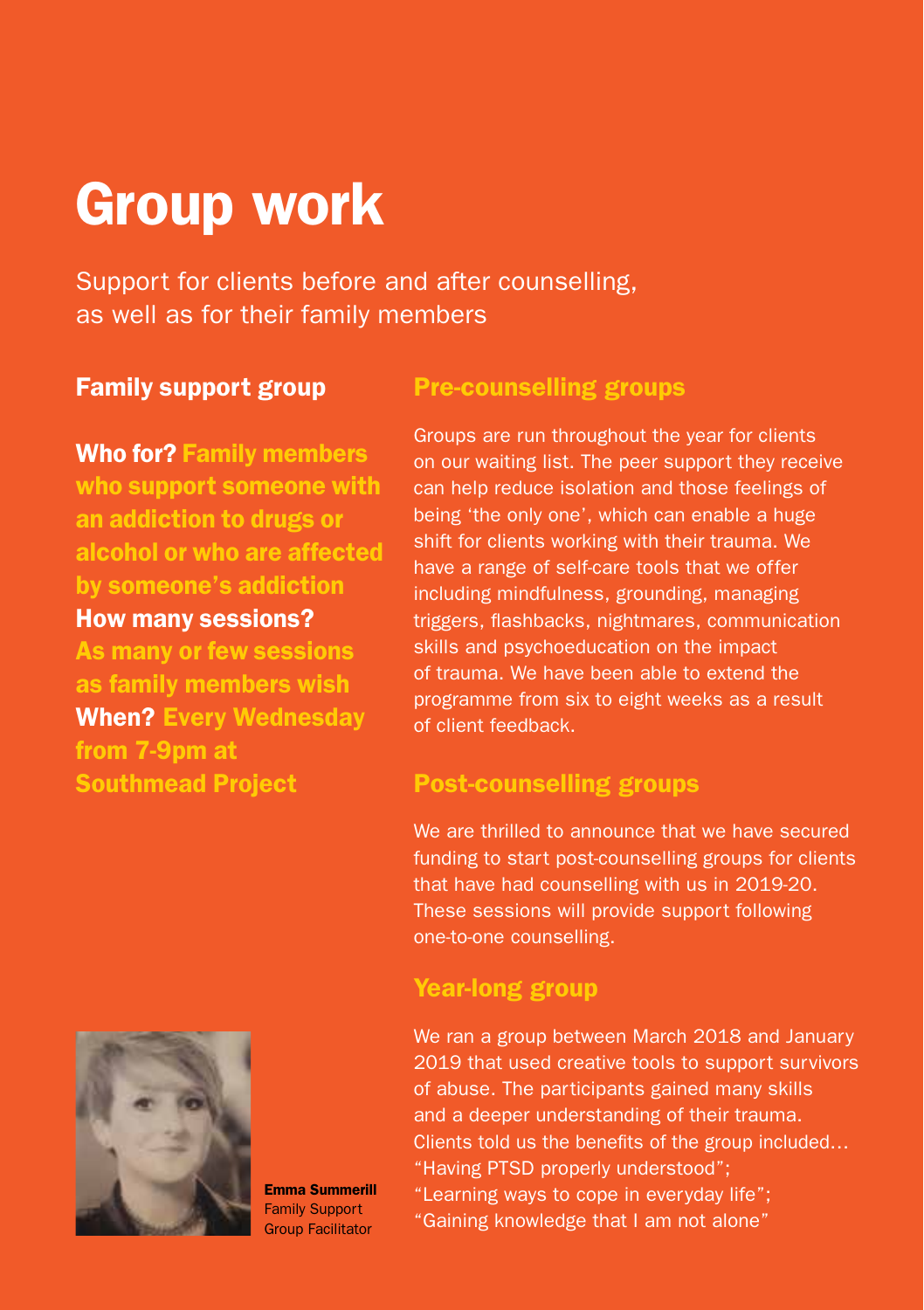### Community projects

Our range of support continues outside the therapy room with handson activities designed to increase self-confidence and reduce isolation

#### Art of Survivors

We ran eight art workshops for survivors of abuse to use their creative skills to help support their healing process. This gave the opportunity for survivors to express themselves through activities such as painting, sculpture and poetry. The inspiring works of art were proudly displayed at two safeguarding conferences in Dorchester and Bournemouth in early 2019.

#### Active recovery project

We have secured funding from the People's Health Trust for a project to give survivors of abuse the opportunity to take part in communitybased activities. The aim is to build their self-esteem, confidence and peer support networks and to help reduce their feeling of loneliness and isolation. This will be the first physical activity programme of its kind where people can socialise with others who share or understand their experience in a safe and supportive environment. The activities will include gym-based activities, rowing, canoeing, sailing, kayaking, walking, art, dance and singing. The project will last for two years with activities taking place each fortnight.



Claire Smith (Admin Assistant), Tracy Brooks (Counsellor) and Hayley Davies (Counsellor)

#### 8 art workshops held for survivors of abuse

"[I gained] the possibility of healing my past by approaching it from a non-verbal angle. **Powerful"** Art of Survivors participant



Nick Tuftnell (Counsellor), Sophie Bayley (Counsellor) and Kate Carruthers (Counsellor)